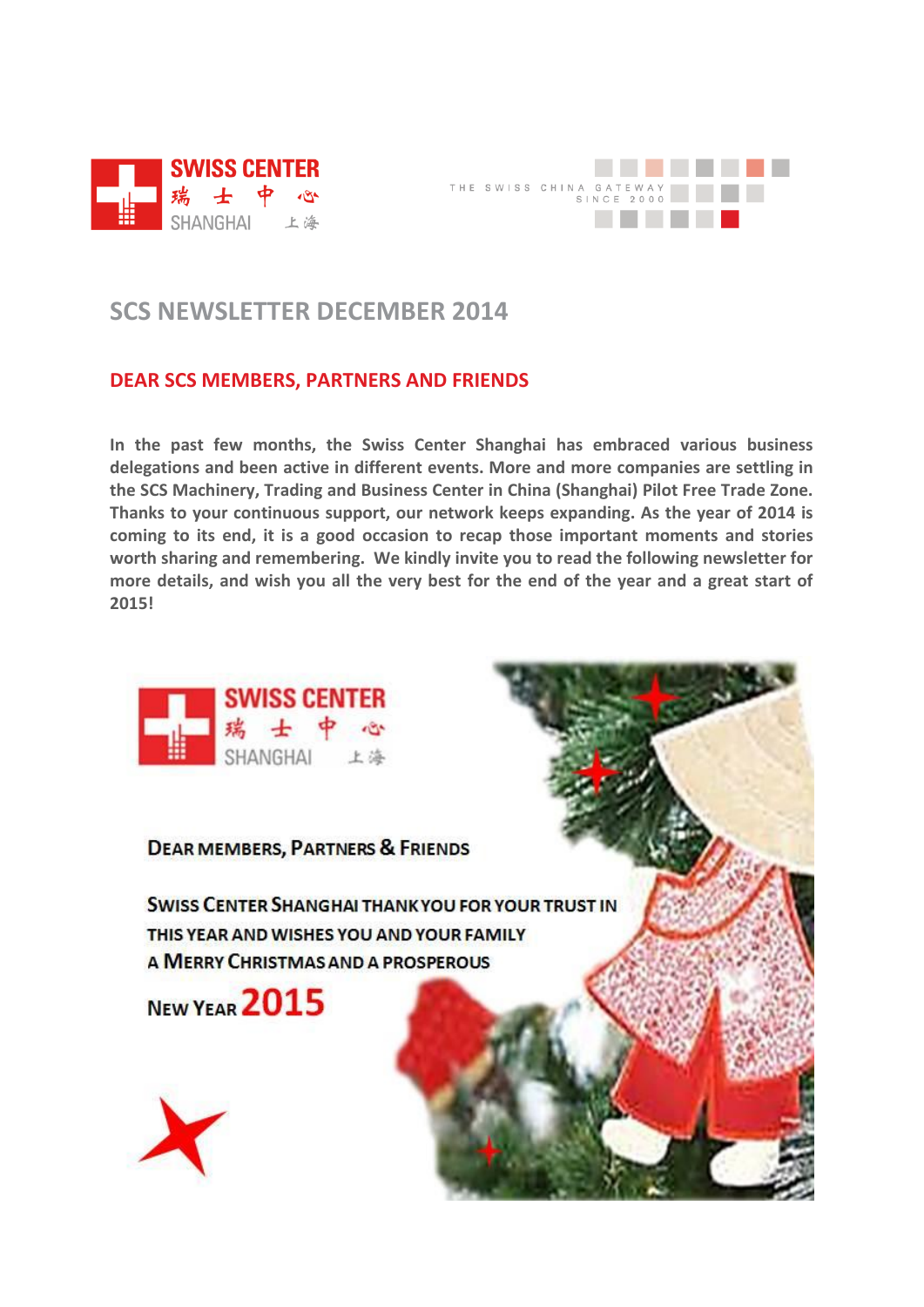**SCS NEW MEMBER**



#### **MIGROS**

Migros (Hong Kong) Ltd. is the buying office of Migros for direct purchasing of hard goods, textile as well as food products from Asia. The purpose is to achieve the best prices for top quality through professional purchasing.

As extended force of purchasing in MGB, our specialists search at the local market for suitable suppliers, lead negotiations and escort the goods till they're loaded onto ships. The Migros quality is guaranteed through our own quality assurance system as guided by SQTS Department, which is an internal department of corporate sustainability that ensures conformity with Migros supplier standards.

All together there're sixty personnel based in Hong Kong.

## **SCS MACHINERY, TRADING AND BUSINESS CENTER NEWS**





Thanks to the great team based in the Pilot Free trade zone, the SCS Machinery, Trading and Business Center has welcomed the first group of tenants that are settling in the "Swiss" building, which includes:

- [MIGROS](http://www.migros.ch/de.html)
- [Shanghai Longwin International Trading Co.,Ltd](http://www.longwinlgs.com/)
- [Dietrich Engineering Consultants SA](http://www.dec-group.net/)
- [Affolter Technologies SA, Affolter China Co.,Ltd](http://www.affolterchina.cn/1045/1046/1047.asp)
- [KASTO Maschinenbau GMBH & Co., KG](http://www.kasto.de/)
- [Haug AG](http://www.haug.ch/home.htm?id=1)
- [WDT ToolTech AG](http://www.wdt-tooltech.ch/)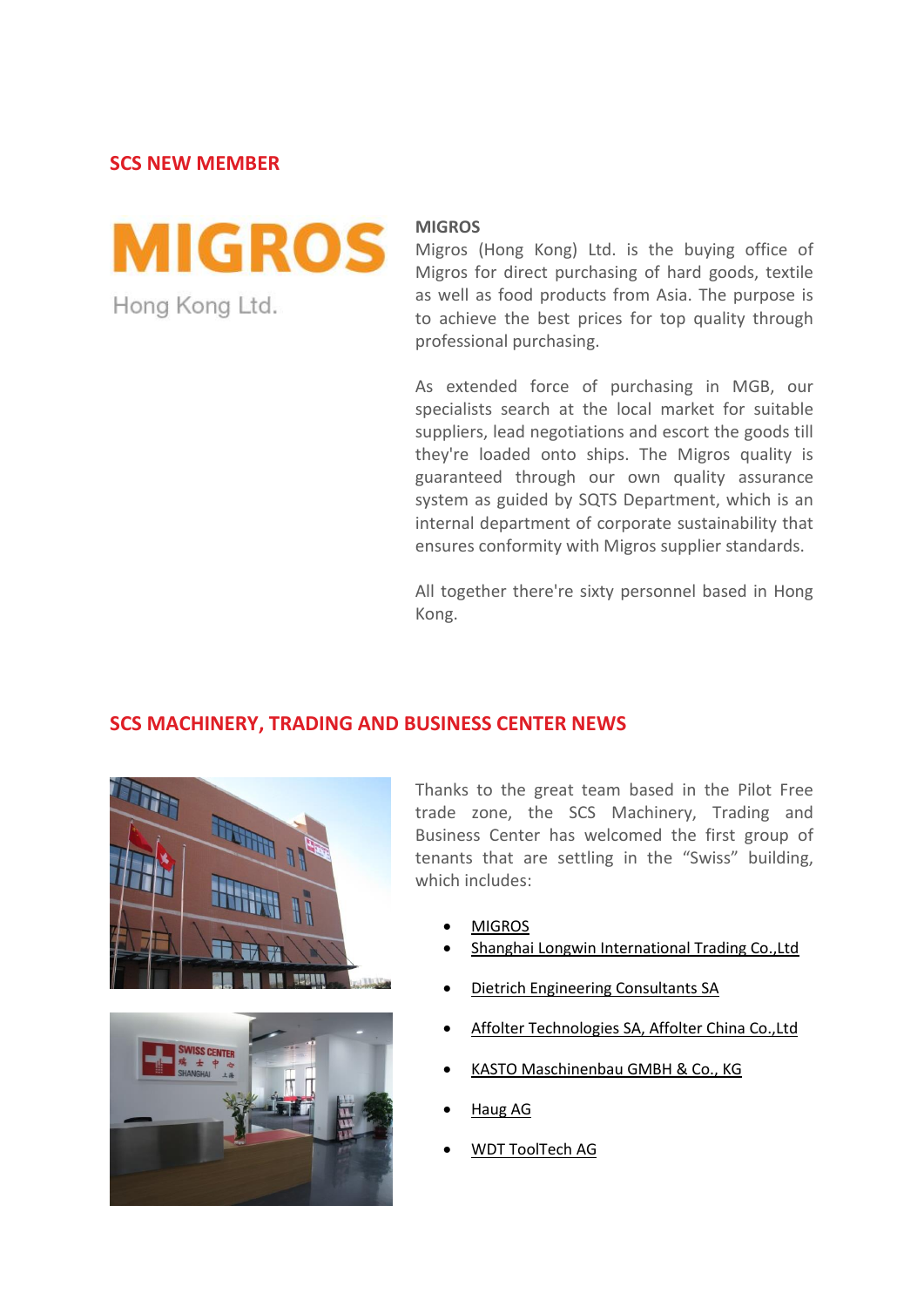- [Microdia](http://www.microdia.ch/en/)
- [MAG IAS, Shanghai Co.,Ltd](http://www.mag-ias.com/web/de/index.php)
- [Bilz Werkzeugfabrik GmbH & Co., KG](http://www.bilz.de/)

The SCS team on site supports the companies in their daily operations, and helps them to take full advantage of the special policies in the zone.

## **SCS PULICATIONS**

In collaboration with:





Schweizerische Eidgenossenschaft Confédération suisse Confederazione Svizzera Confederaziun svizra

**Embassy of Switzerland in China** 瑞士驻华大使馆

# swisscham.org



### **2014/2015 Swiss Business in China Survey**

With the objective to provide decision makers with benchmarks and the trends that drive China, Swiss Center, in collaboration with **CEIBS**, kindly invite you to give your input by participating in the **2014/15 Swiss Business in China Survey**.

The survey is prepared in a user-friendly way and will take around **15 to 20 minutes** of your time to complete.

In addition, the survey results will also allow you to **provide your headquarters** an objective picture of **the factors of successes, challenges and concerns of Swiss, other foreign and Chinese companies in China!**

To start the survey, please click: **[2014/15 Swiss Business in China Survey](http://qualtrasia.asia.qualtrics.com/SE/?SID=SV_0oknGJFq7YW5HfL)**

**All participants will receive a complete set of the results and comparative analysis.**

Please be assured that your response will be kept completely confidential and we do not require you to leave a company or personal name. In order to receive the results you will only need to leave any anonymous email address.

We are looking forward to continuing providing you insights on doing successful business in China.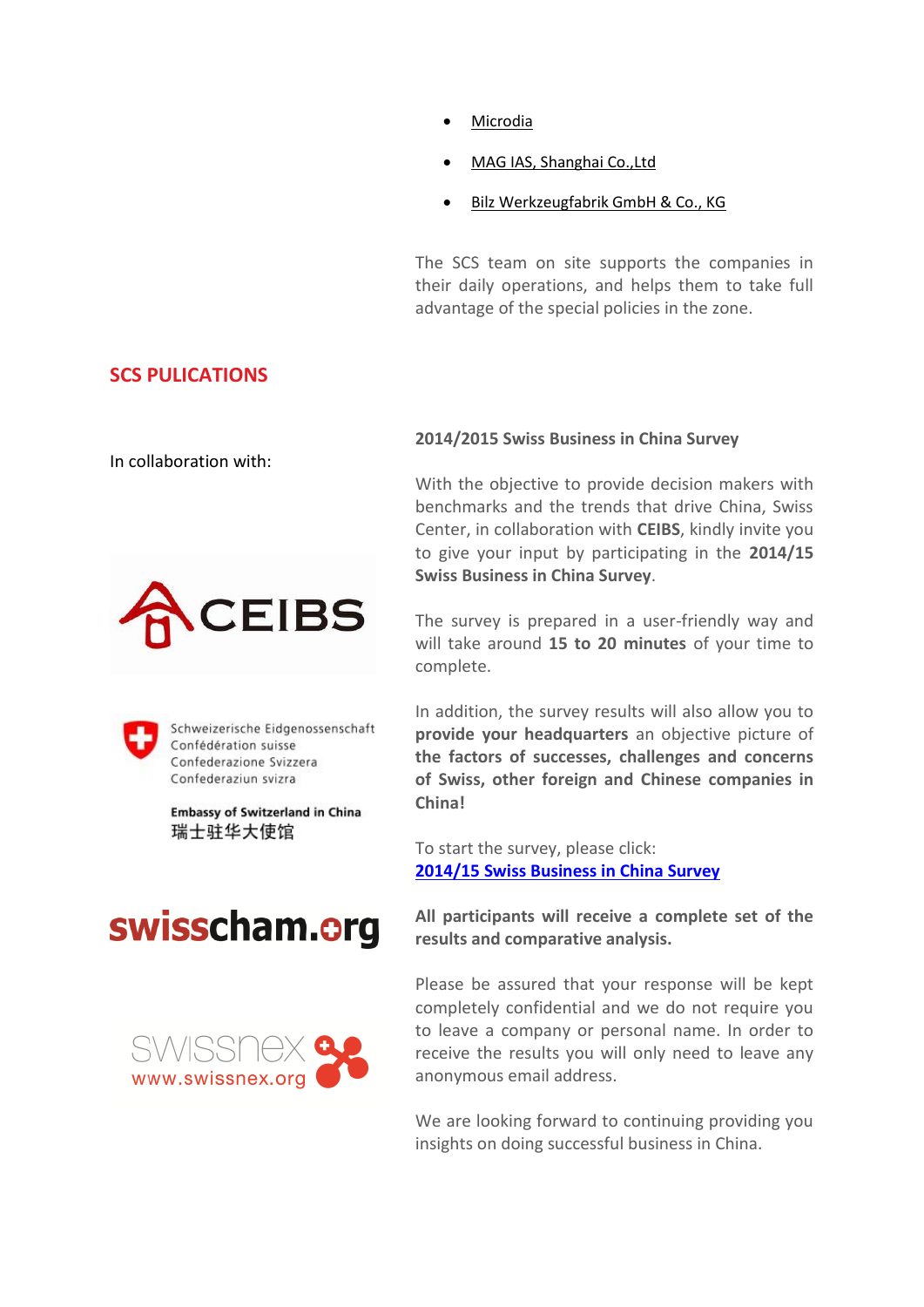## **SCS EVENT**





#### **OPEN-DAY IN THE PILOT FREE TRADE ZONE**

After more than a year since the launch official of the new China (Shanghai) Pilot Free Trade Zone (FTZ), the Swiss Center Shanghai in collaboration with the SwissCham Shanghai had the pleasure and the honour to organize an afternoon dedicated to the FTZ in SCS Premise on Nov 7, 2014. With the promise of "unprecedented openness" for foreign investment, the FTZ has attracted thousands of foreign and Chinese companies since its launch. However, the FTZ generates many questions especially on concrete support such as registration scope, trading and financial sectors.

The visit of the new SCS has been followed by presentation of Affolter Technology with Mr. Vincent Affolter, Head Asia Pacific and GF Machining solution with Mr. Laurent Castella, head of Market Region Asia.

As both companies are located in the FTZ, the attendances could benefit from their experience with an expert point of you which have been brought up with the participation to the panel discussion of the Waigaoqiao Group Trading and Operating Center with Ms. Chen Miaozhen, Director and representative from Bank of China FTZ, Ms. Sun Lei Deputy Manager.



### **STARRAG GROUP SHANGHAI TECH CENTER INAUGURATION**

On Dec 9, 2014, Starrag group shanghai tech center officially started their operation in the SCS Machinery, Trading and Business Center.

His Excellency Ambassador of Switzerland in China, Mr. H.-E. Jean-Jacques de Dardel, together with the Consul General of Switzerland in Shanghai, Mr. Alexander Hoffet, Mr. Zhu Min, Deputy Director of the Administration Committee of China (Shanghai) Pilot Free Trade Zone were all invited to give a speech.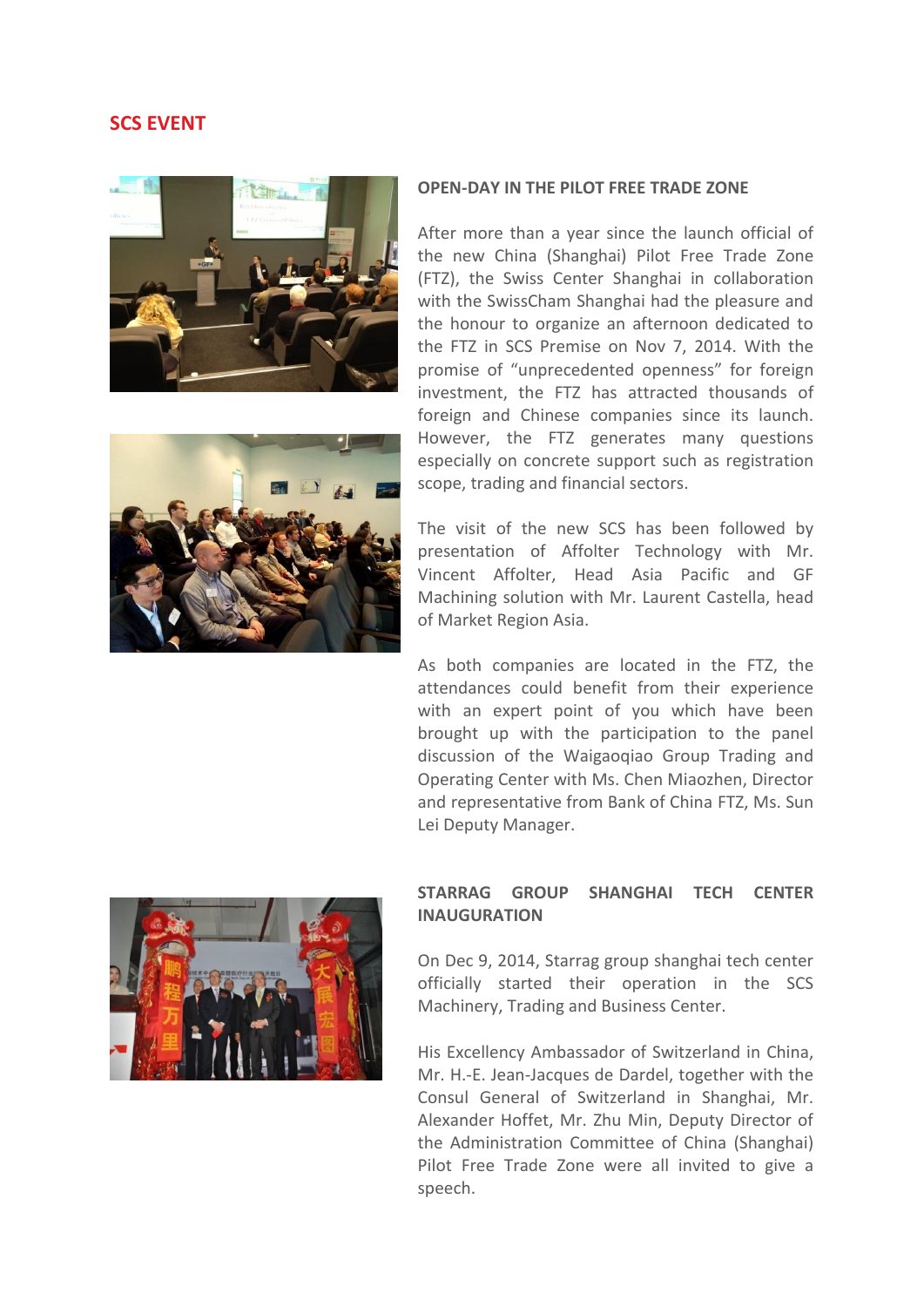



As Zhu Ming said, taking advantage of Sino-Swiss Free Trade Agreement, there are around 80 Swiss companies that have direct investment in the Shanghai Pilot Free Trade Zone. Indirect investment from Switzerland is uncountable. Mr. H.-E. Jean-Jacques de Dardel expressed the sincere thanks to the local government and believed it will be a winwin situation.

After the Opening Ceremony of Starrag, Mr. Alexander Hoffet, Mr. Zhu Min, Deputy Director of the Administration Committee of China (Shanghai) Pilot Free Trade Zone had a courtesy meeting together with Swiss Center Shanghai representative and seized the great opportunity for Swiss SME's to set up in the zone.

## **SCS DELEGATIONS**



#### **MSE Delegation**

The SCS had the great pleasure to organize a specific seminar for the jointly run program of 3 Swiss Universities of Applied Sciences HES-SO, ZHAW and SUPSI called "Engineering practice within Chinese and Swiss culture", for Master students of Science in Engineering. 35 students attended a lecture about China's economy development and its challenges. The seminar concluded with an active participation of the students on the topic of "Setting up Successful Quality Manufacturing in China", having to develop and present their own case study on one of the Swiss Center Shanghai member companies.



#### **IFZ Delegation**

The MBA program jointly run by the University Of Applied Sciences and Arts of Lucerne and SECA (Swiss Private Equity & Corporate Finance Association) of Switzerland included 25 part-time MBA students, working in the Swiss financial industry. They visited the Swiss Center Shanghai in the China (Shanghai) Pilot Free Trade. After visiting the Swiss Center Shanghai and attending lecture about Doing Business in China, the delegation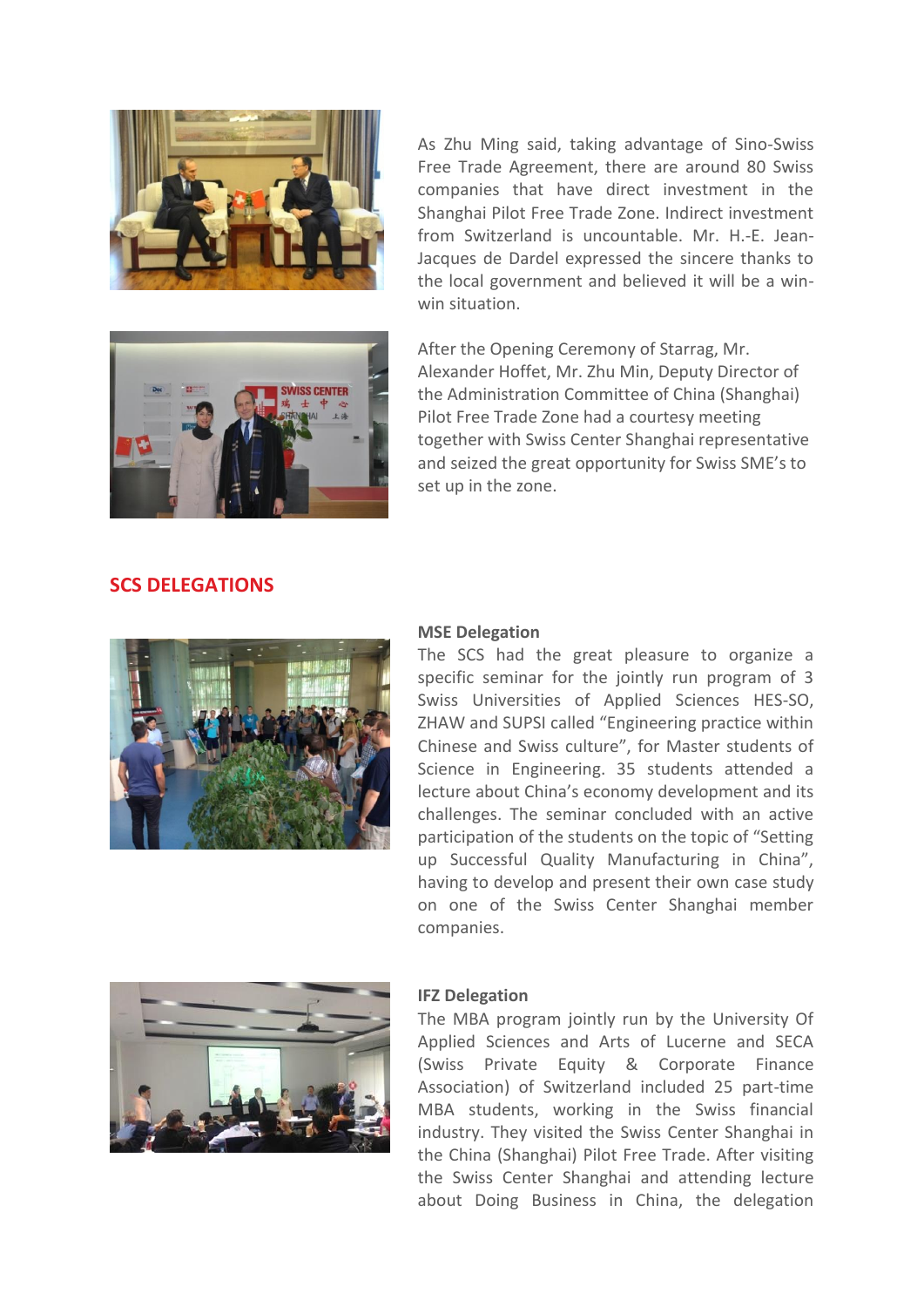visited GF Machining Solution and attended talks on new financial policies in the China Pilot Free Trade Zone from the Bank of China and ICBC. In the late afternoon, the Swatch Art Peace Hotel opened its doors for a visit followed by a nice cocktail on the terrace.



#### **EPFL Delegation**

The Minor in Area and Cultural Studies (MACS) from EPFL visited the Swiss Center Shanghai in the China Shanghai Pilot Free Trade Zone. The second day of visit was focused on Innovation in China. The first visit was held at Firmenich. The students attended a very informative presentation from Mr. Pierre-Alain Ceralli, Firmenich, VP Flavor Asia. Another impressive Swiss company from canton de Vaud opened its doors to the delegation, Bobst China. The presentation was given by Mr. Henry Hou, General Manager Asia.



#### **2014 SINO-SWISS summer University in Business Administration from canton de Vaud**

The students in Bachelor of Business and Administration, exchange program with Shanghai University students led by Anna Lupina-Wegener visited the Swiss Center Shanghai in the China Pilot Free Trade Zone and visited the Swiss companies located in the zone.



#### **University of Basel**

20 participants graduate from University of Basel studying Economics and business, pharmaceutics and medicine, physics, computer science, history, anthropology, teacher education and psychology visited the Swiss Center Shanghai in the Pilot Free Trade Zone together with the Chinese Director of Confucius Institute of the University of Basel, Ms. Xiaoxia Zhou.

The Swiss Center Shanghai together with all the delegation sincerely thanks all the companies and speakers for their precious time and for sharing they know how about China with the students.